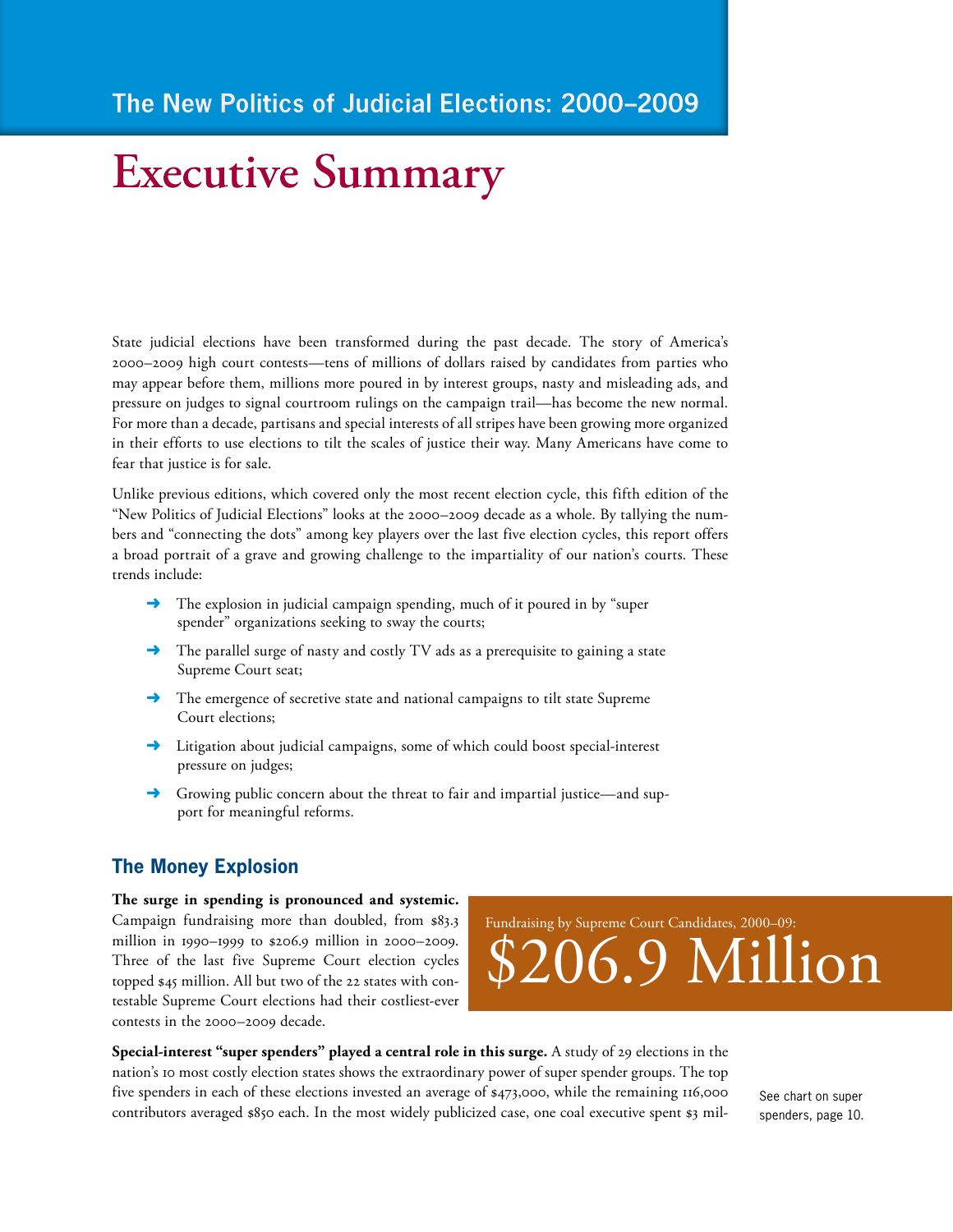lion to elect a West Virginia justice. The disparity suggests that a small number of special interests dominated judicial election spending even before the *Citizens United* case ended bans on election spending by corporations and unions.

**In 2007–08, five states felt the worst blast of the super spender phenomenon.** When TV spending by political parties and special-interest groups is factored in, Pennsylvania broke the \$10 million barrier, while spending reached \$8.5 million in Wisconsin. Texas and Alabama each topped \$5 million, and Michigan, which had just under \$5 million in fundraising and independent TV ads, witnessed some of the cycle's most brutal campaign commercials.

Partisan races drew the most cash, but that may be changing. Candidates in partisan Supreme Court elections raised \$153.8 million nationally in 2000–09, compared with \$50.9 million in nonpartisan elections (retention election candidates raised \$2.2 million). But in some states, notably Wisconsin in 2007–08 and Georgia in 2006, nonpartisan races have been just as costly and nasty as their partisan counterparts.

**Special-interest money sometimes comes with a cost.** The candidate who raised the most money won 11 of 17 contested high court races in 2007–08. But three well-funded incumbent chief justices were defeated, perhaps in part because they were tied to special-interest patrons.

**The trends continued in 2009.** In Pennsylvania, Wisconsin and Louisiana, candidates and independent groups spent a total of about \$8.7 million on 2009 elections. And in each race, candidates accused opponents of being ethically tainted.

#### **Court TV: The Rise of Costly Attack Ads**

**Spending on TV ads has helped fuel the money chase.** From 2000 to 2009, an estimated \$93.6 million was spent on air time for high court candidate TV ads. That total includes TV spending in odd-numbered election years, which for the first time is included in the New Politics data.

New records were set in 2007 and 2008. Including costly 2007 elections in Wisconsin and Pennsylvania, the 2007–08 cycle was, at \$26.6 million, the most expensive biennium ever for TV ad spending on Supreme Court races. Eight states set all-time records for spending on TV ads during the two-year period, and there were more ad airings than ever before in 2008.

**Average spending on TV continues to surge.** Continuing a trend seen in 2004 and 2006, in states where TV advertisements ran, an average of more than \$1 million was spent on campaign ads. In 2008, in the 13 states where Supreme Court ads aired, the average was \$1.5 million.

**Outside groups played a critical role in the TV wars.** Special-interest groups and party organizations accounted for \$39.3 million, more than 40 percent of the estimated TV air time purchases in



2000–09. In 2008, special-interest groups and political parties accounted for 52 percent of all TV spending nationally—the first time that noncandidate groups outspent the candidates on the ballot.

**Special-interest group ads are often harsher than candidate ads.** Independent groups remain the "attack dogs" of judicial TV ads. But in 2008, Wisconsin Judge Michael Gableman's spot attacking Justice Louis Butler provoked lingering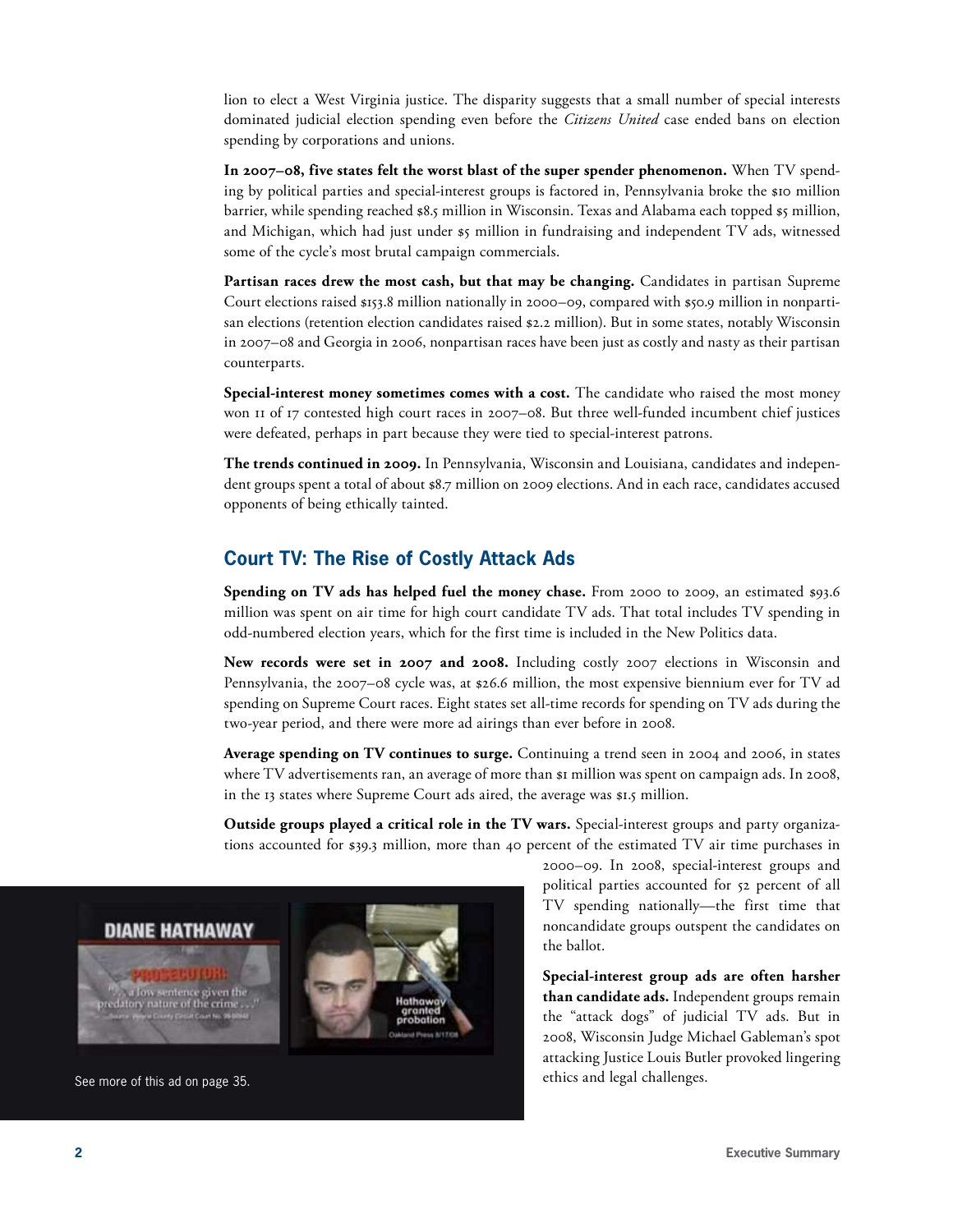#### **Who Played? Who Won?**

**Tort wars have become court wars.** Judicial elections have become a multi-million-dollar duel, pitting business and conservative groups against plaintiffs' lawyers and unions. High court justices know that their decisions could trigger support or retaliation in the next election.

**The two sides bring starkly different profiles.** The right has brought together big-name groups like the U.S. Chamber of Commerce and National Association of Manufacturers, leaders of corporate giants such as Home Depot and AIG Insurance, and political actors like Karl Rove. Bankrollers on the left tend to be wealthy plaintiffs' lawyers, who often use state party organizations to hide the extent of their financial backing of a candidate.



# **Secret money dominates; players can give big sums**  eir 1<br>**don**<br>icity

 $\bm{\mathrm{with}}$  little  $\bm{\mathrm{publicity}}.$  In Alabama, the Montgomery law firm of Beasley Allen gave more than \$600,000 to Judge Deborah Bell Paseur's unsuccessful Supreme Court campaign, without ever appearing on her contribution records. This approach has been emulated in other states, including Texas.

See the battle for America's courts unfold on page 50.

## **Litigation: The Battle Inside the Courtroom**

**Federal courts have been increasingly pulled into state judicial election controversies**, especially in the areas of campaign finance, candidate speech and recusal (when a judge avoids a case with potential ethical conflicts). Many of these cases are designed to strengthen or challenge rules that would insulate judges from special-interest pressure.

**The U.S. Supreme Court declared that campaign spending could disqualify a judge** from cases involving major supporters. The landmark *Caperton v. Massey* decision creates an incentive for every state to craft meaningful rules for when judges must step aside.

**Campaign finance laws face growing litigation challenges.** North Carolina's judicial public financing law was upheld by the federal courts. But a more recent Supreme Court case, *Citizens United v. Federal Election Commission*, overturned longstanding bans on election spending from corporate and union treasuries—posing a special threat in judicial elections.

**A 2002 Supreme Court decision,** *Republican Party of Minnesota v. White*, loosened restrictions on judicial campaign speech. Interest groups are using questionnaires to pressure judges into signaling courtroom decisions on the campaign trail. Professional norms are becoming more important in helping judicial candidates steer clear of special-interest pressures and political agendas.



Campaign finance returns to the high court on page 62.